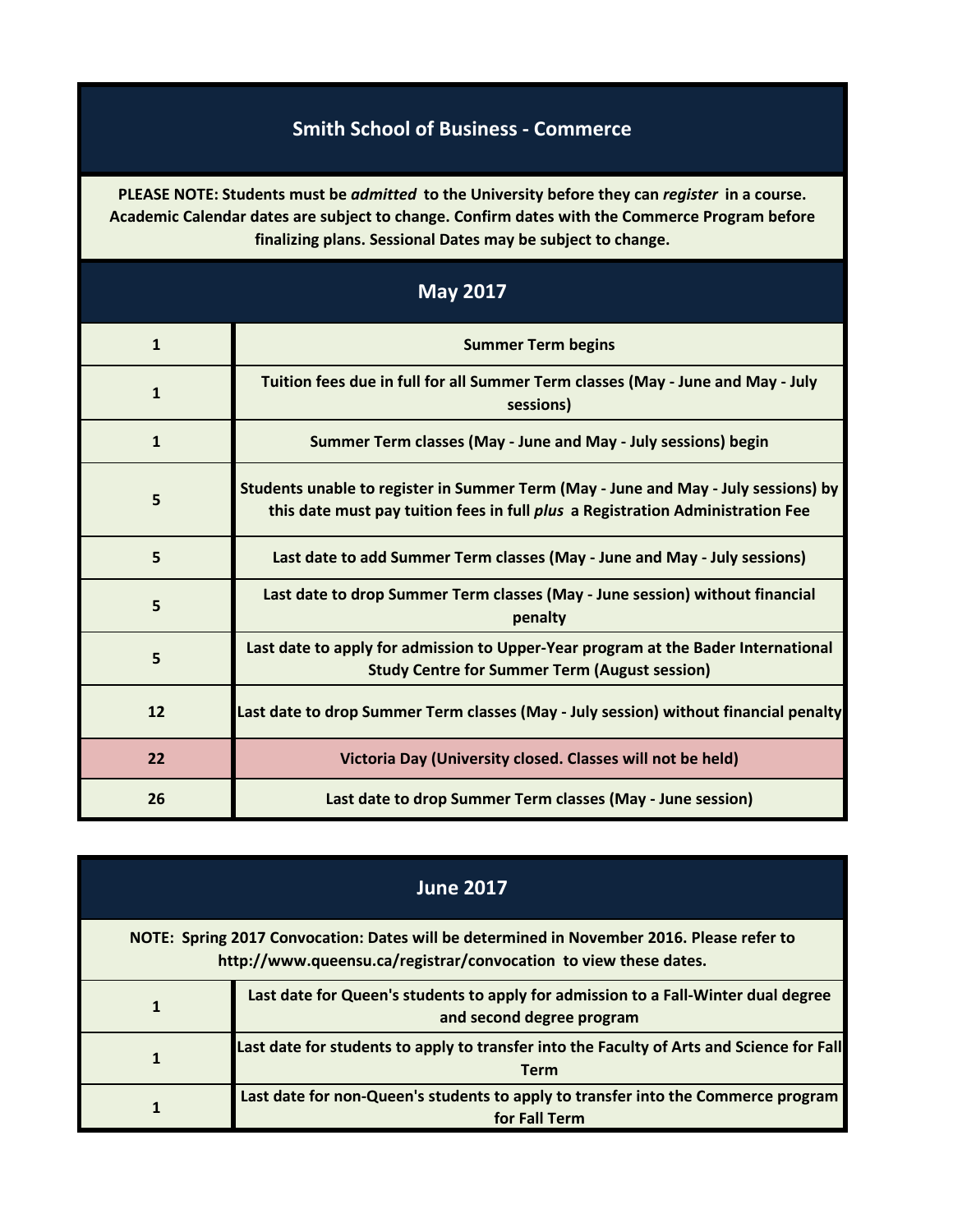|           | Last date to apply for accommodation for an official examination conflict for the<br>June, July and August examination sessions |
|-----------|---------------------------------------------------------------------------------------------------------------------------------|
| 12        | Summer Term classes (May - June session) end                                                                                    |
| $15 - 16$ | <b>Examinations for Summer Term (May - June session) classes (TENTATIVE)</b>                                                    |
| 23        | Last date to drop Summer Term classes (May - July session)                                                                      |

| <b>July 2017</b>        |                                                                                                                                                         |
|-------------------------|---------------------------------------------------------------------------------------------------------------------------------------------------------|
| $\mathbf{1}$            | Tuition fees due in full for all Summer Term classes (July-August sessions)                                                                             |
| $\overline{\mathbf{3}}$ | Canada Day observed (University closed. Classes will not be held)                                                                                       |
| 4                       | Summer Term classes (July - August session) begin                                                                                                       |
| 10                      | Students unable to register in Summer Term (July - August session) by this date must<br>pay tuition fees in full plus a Registration Administration Fee |
| 10                      | Last date to add Summer Term classes (July - August session)                                                                                            |
| 10                      | Last date to drop Summer Term classes (July - August session) without financial<br>penalty                                                              |
| 10-28                   | <b>Summer class selection period (TENTATIVE)</b>                                                                                                        |
| 15                      | First date to apply to graduate in SOLUS for Fall 2017 (TENTATIVE)                                                                                      |
| 21                      | Summer Term classes (May - July session) end                                                                                                            |
| $25 - 28$               | <b>Summer Term examinations (May - July session) (TENTATIVE)</b>                                                                                        |
| 31                      | Last date to drop Summer Term classes (July - August session)                                                                                           |
| 31                      | Last date to apply for admission to Upper-Year program at the Bader International<br><b>Study Centre for Fall Term</b>                                  |

| August 2017 |                                                             |
|-------------|-------------------------------------------------------------|
|             | Civic Holiday (University closed. Classes will not be held) |
| 14          | Summer Term classes (July - August session) end             |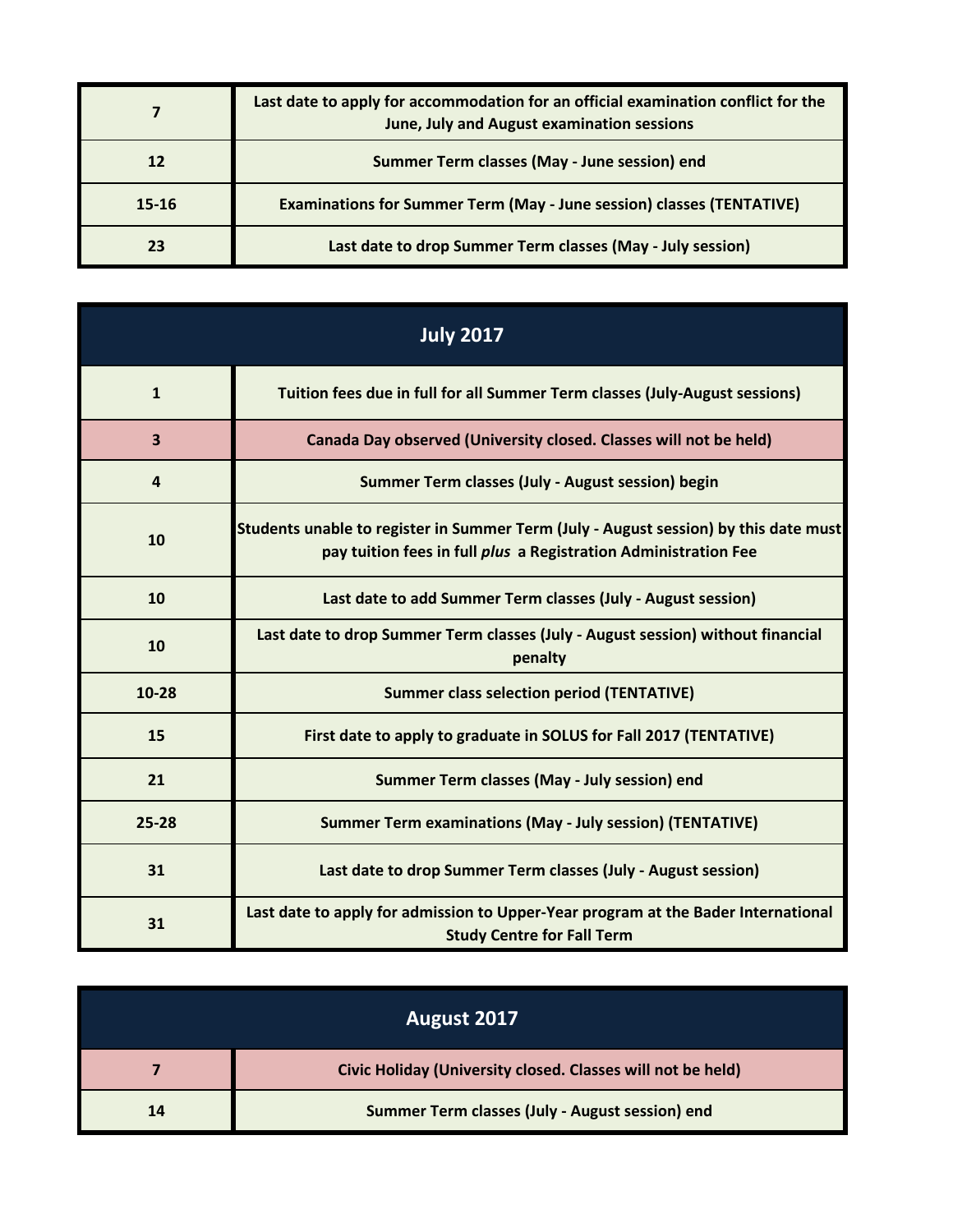| 16-17 | <b>Summer Term examinations (July - August session) (TENTATIVE)</b> |
|-------|---------------------------------------------------------------------|
| 22    | Open Enrolment period (add/drop/swap classes) begins (TENTATIVE)    |
| 31    | <b>Summer Term ends</b>                                             |

| September 2017          |                                                                                                                               |
|-------------------------|-------------------------------------------------------------------------------------------------------------------------------|
| $\mathbf{1}$            | <b>Fall Term begins</b>                                                                                                       |
| 1                       | Tuition fees due in full for Fall term                                                                                        |
| $\overline{\mathbf{3}}$ | <b>Orientation Week begins (arrival day)</b>                                                                                  |
| $\overline{\mathbf{3}}$ | <b>Welcoming Ceremony for new students</b>                                                                                    |
| $\boldsymbol{4}$        | Labour Day (University closed. Classes will not be held)                                                                      |
| 11                      | <b>Fall Term classes begin</b>                                                                                                |
| 22                      | Students unable to register in Fall Term by this date must pay tuition fees in full plus<br>a Registration Administration Fee |
| 22                      | Last date to add Fall term classes                                                                                            |
| 22                      | Last date to drop fall term classes without financial penalty                                                                 |
| 30                      | Deadline for payment of residence, UHIP and Student Activity Fees                                                             |

| October 2017 |                                                                        |
|--------------|------------------------------------------------------------------------|
| 9            | Thanksgiving Day (University closed. Classes will not be held)         |
| 15           | Last date to apply to graduate in SOLUS for Fall 2017 (TENTATIVE)      |
| 16           | <b>University Day (Classes not cancelled)</b>                          |
| $23 - 27$    | Mid-Term exam week for 1st and 2nd year Commerce students              |
| 23-37        | Commerce classes cancelled for 1st and 2nd year Commerce students only |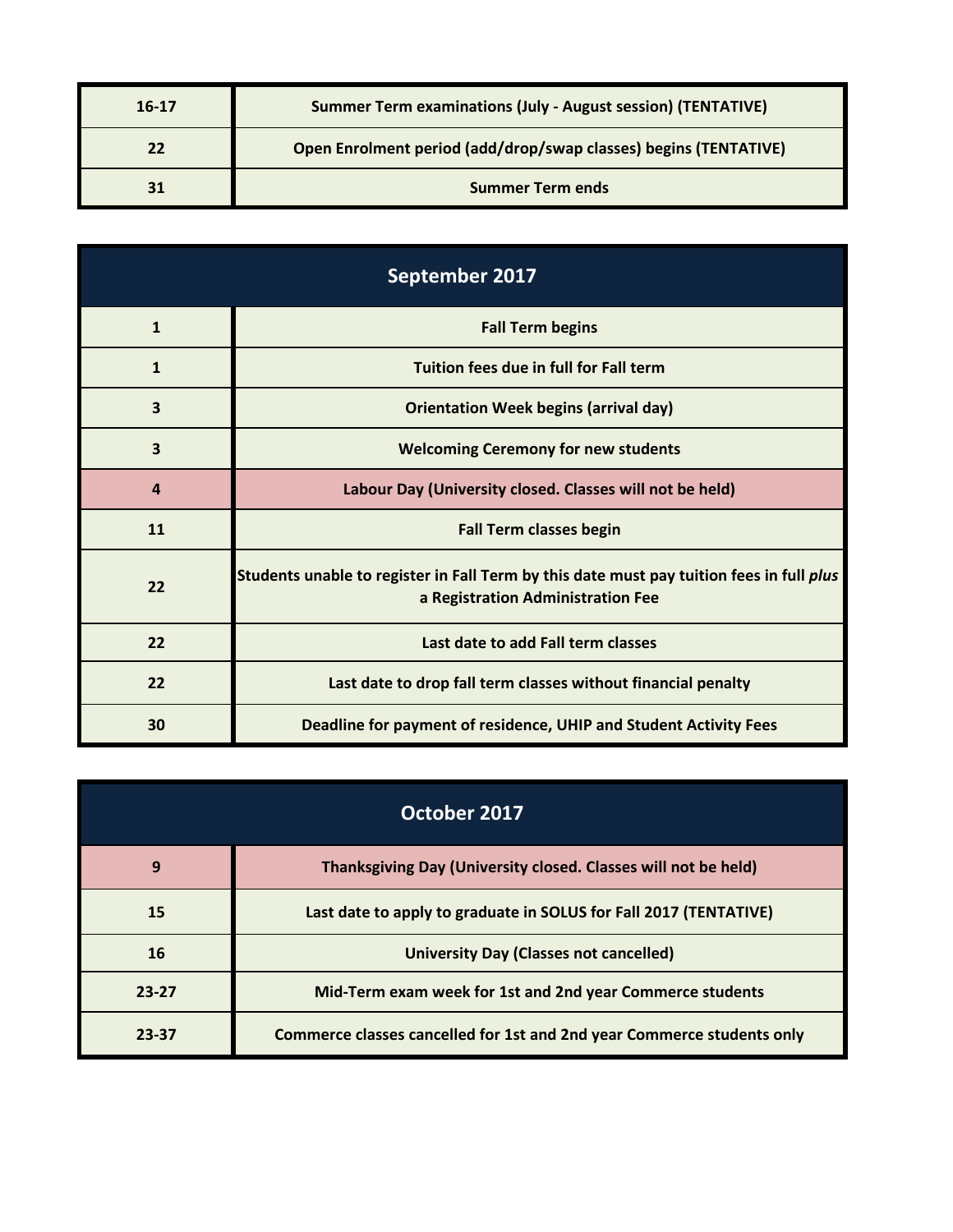| November 2017                                                                                                                                          |                                                                                                                          |
|--------------------------------------------------------------------------------------------------------------------------------------------------------|--------------------------------------------------------------------------------------------------------------------------|
| NOTE: Fall 2017 Convocation: Dates will be determined in May 2017. Please refer to<br>http://www.queensu.ca/registrar/convocation to view these dates. |                                                                                                                          |
| 3                                                                                                                                                      | Last date to drop Fall term classes without academic penalty                                                             |
| 7                                                                                                                                                      | Last date to apply for accommodation for an official exam conflict for the December<br>exam session                      |
| 10                                                                                                                                                     | Remembrance Day observance (Classes cancelled 10:30 - 11:30 a.m.)                                                        |
| 15                                                                                                                                                     | Last date to apply for admission to Upper-Year program at the Bader International<br><b>Study Centre for Winter Term</b> |

| December 2017 |                                                                                                 |
|---------------|-------------------------------------------------------------------------------------------------|
|               | First date to apply to graduate in SOLUS for Spring 2018 (TENTATIVE)                            |
|               | Last date for students to apply for admission to dual degree programs for Winter<br><b>Term</b> |
| $\mathbf 1$   | <b>Fall Term classes end</b>                                                                    |
| $2 - 5$       | <b>Fall Term pre-examination period</b>                                                         |
| 6             | <b>Commemoration Day (all academic activities cancelled)</b>                                    |
| $7 - 21$      | Examination period for Commerce courses and Arts and Science courses for all years              |
| 31            | <b>Fall Term ends</b>                                                                           |

| January 2018 |                                                                                                                               |
|--------------|-------------------------------------------------------------------------------------------------------------------------------|
|              | New Year's Day (University closed. Classes will not be held)                                                                  |
|              | <b>Winter Term begins</b>                                                                                                     |
| 8            | Winter Term classes begin                                                                                                     |
| 10           | <b>Tuition fees due in full for Winter Term</b>                                                                               |
| 19           | Students unable to register in Fall Term by this date must pay tuition fees in full plus<br>a Registration Administration Fee |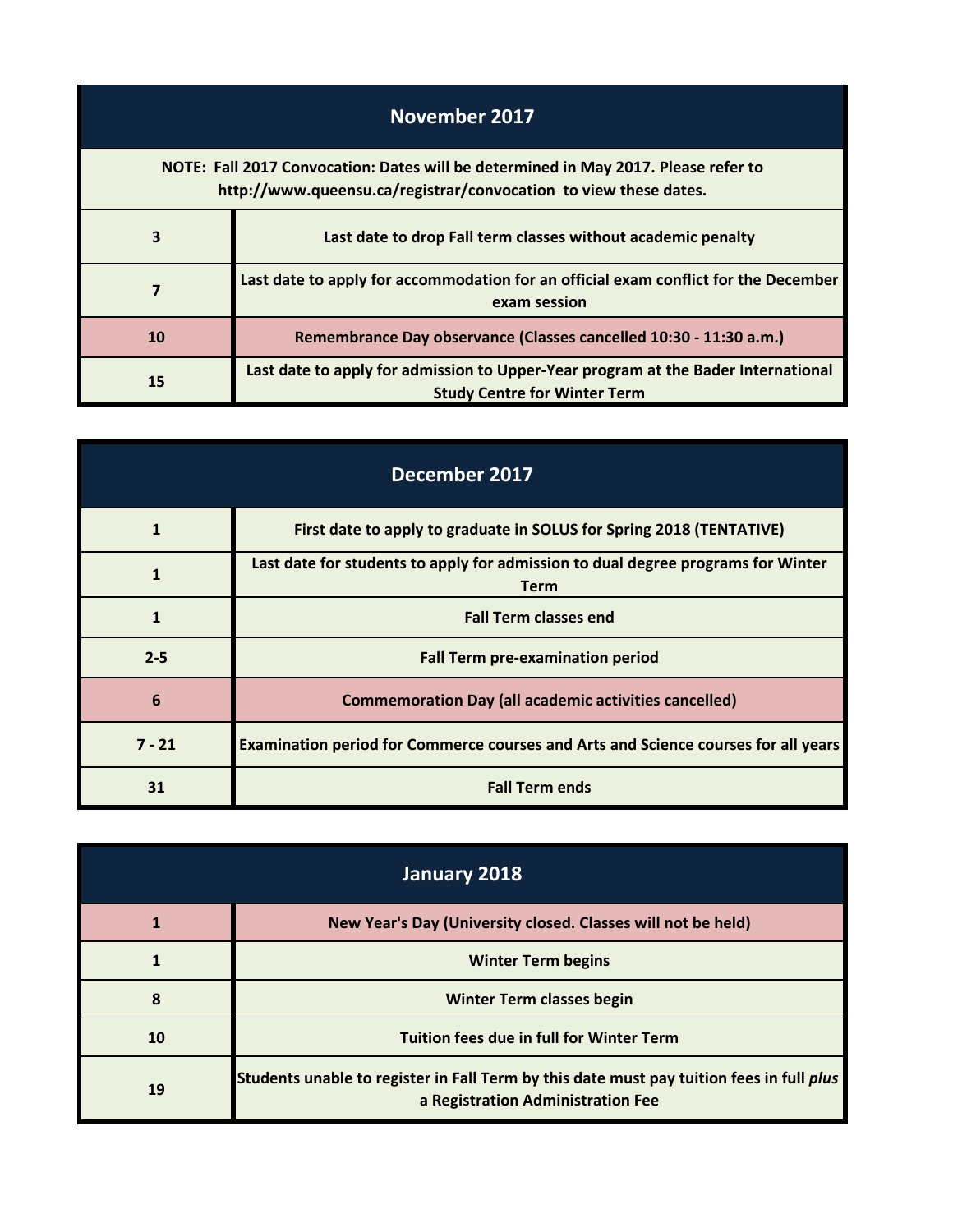| 19 | Last date to add Winter Term classes                            |
|----|-----------------------------------------------------------------|
| 19 | Last date to drop Winter Term classes without financial penalty |

| <b>February 2018</b> |                                                                        |
|----------------------|------------------------------------------------------------------------|
| 5                    | <b>Registration for Summer Term classes begins</b>                     |
| $8 - 9$              | Interview blackout dates for 1st and 2nd year Commerce students        |
| $12 - 16$            | Interview blackout dates for 1st and 2nd year Commerce students        |
| $12 - 16$            | Mid-Term exams for 1st and 2nd year Commerce students                  |
| $12 - 16$            | Commerce classes cancelled for 1st and 2nd year Commerce students only |
| 19                   | Family Day (University closed. Classes will not be held)               |
| $20 - 23$            | <b>Reading Week (all classes cancelled)</b>                            |

| <b>March 2018</b> |                                                                                                                                               |
|-------------------|-----------------------------------------------------------------------------------------------------------------------------------------------|
|                   | Last date to drop Winter Term classes without academic penalty                                                                                |
|                   | Last day to apply for accommodation for an official exam conflict for the April exam<br>session                                               |
| 30                | Last date to apply for admission to Upper-Year program at the Bader International<br><b>Study Centre for Summer Term (May - June session)</b> |
| 30                | Good Friday (University closed - Examinations will not be held)                                                                               |

| <b>April 2018</b> |                                                                                                                |
|-------------------|----------------------------------------------------------------------------------------------------------------|
|                   | Last date for Queen's students to apply for admission to a Summer term dual degree<br>or second degree program |
| 6                 | <b>Winter Term classes end</b>                                                                                 |
| $7 - 11$          | Winter Term pre-examination study period                                                                       |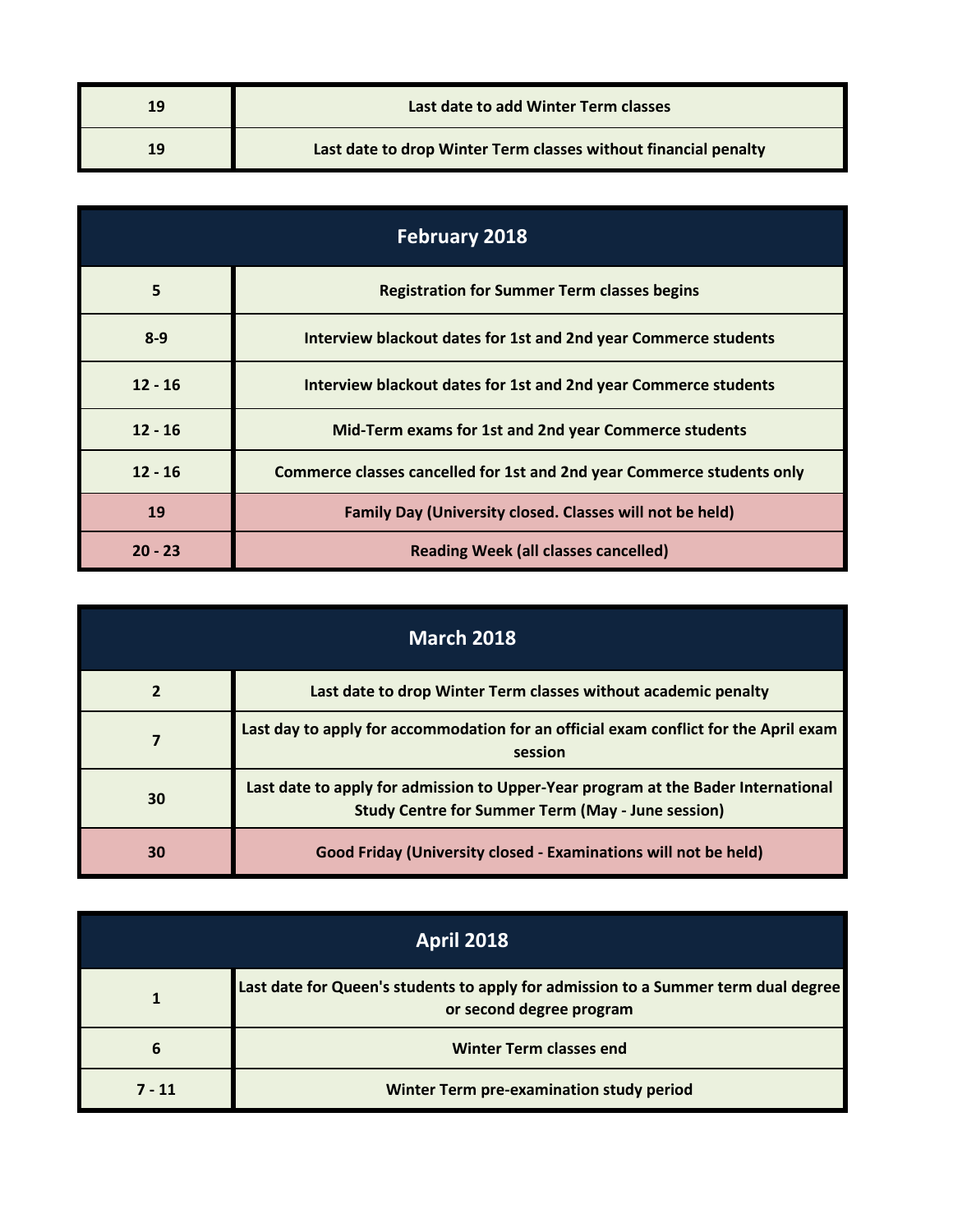| $12 - 26$ | Winter Term examination period for Commerce courses and Arts and Science<br>courses for all years |
|-----------|---------------------------------------------------------------------------------------------------|
| 30        | Last date to apply to graduate in SOLUS for Spring 2018 (TENTATIVE)                               |
| 30        | <b>Winter Term ends</b>                                                                           |

| <b>May 2018</b> |                                                                                                                                                                      |
|-----------------|----------------------------------------------------------------------------------------------------------------------------------------------------------------------|
| $\mathbf{1}$    | <b>Summer Term begins</b>                                                                                                                                            |
| 1               | Tuition fees due in full for Summer Term classes (May-June and May-July sessions)                                                                                    |
| 7               | Summer Term classes (May - June and May - July sessions) begin                                                                                                       |
| 11              | Students unable to register in Summer Term (May - June and May - July sessions) by<br>this date must pay tuition fees in full plus a Registration Administration Fee |
| 11              | Last date to add Summer Term classes (May - June and May - July sessions)                                                                                            |
| 11              | Last date to drop Summer Term classes (May - June session) without financial<br>penalty                                                                              |
| 18              | Last date to drop Summer Term classes (May - July session) without financial penalty                                                                                 |
| 21              | Victoria Day (University closed. Classes will not be held)                                                                                                           |

| <b>June 2018</b>                                                                                                                                              |                                                                                                                  |
|---------------------------------------------------------------------------------------------------------------------------------------------------------------|------------------------------------------------------------------------------------------------------------------|
| NOTE: Spring 2018 Convocation: Dates will be determined in November 2017. Please refer to<br>http://www.queensu.ca/registrar/convocation to view these dates. |                                                                                                                  |
|                                                                                                                                                               | Last date to drop Summer Term classes (May - June session)                                                       |
|                                                                                                                                                               | Last date for Queen's students to apply for admission to a dual degree or second<br>degree program for Fall Term |
|                                                                                                                                                               | Last date for students to apply to transfer into the Faculty of Arts and Science for Fall<br><b>Term</b>         |
|                                                                                                                                                               | Last date for non-Queen's students to apply to transfer into the Commerce program<br>for Fall Term               |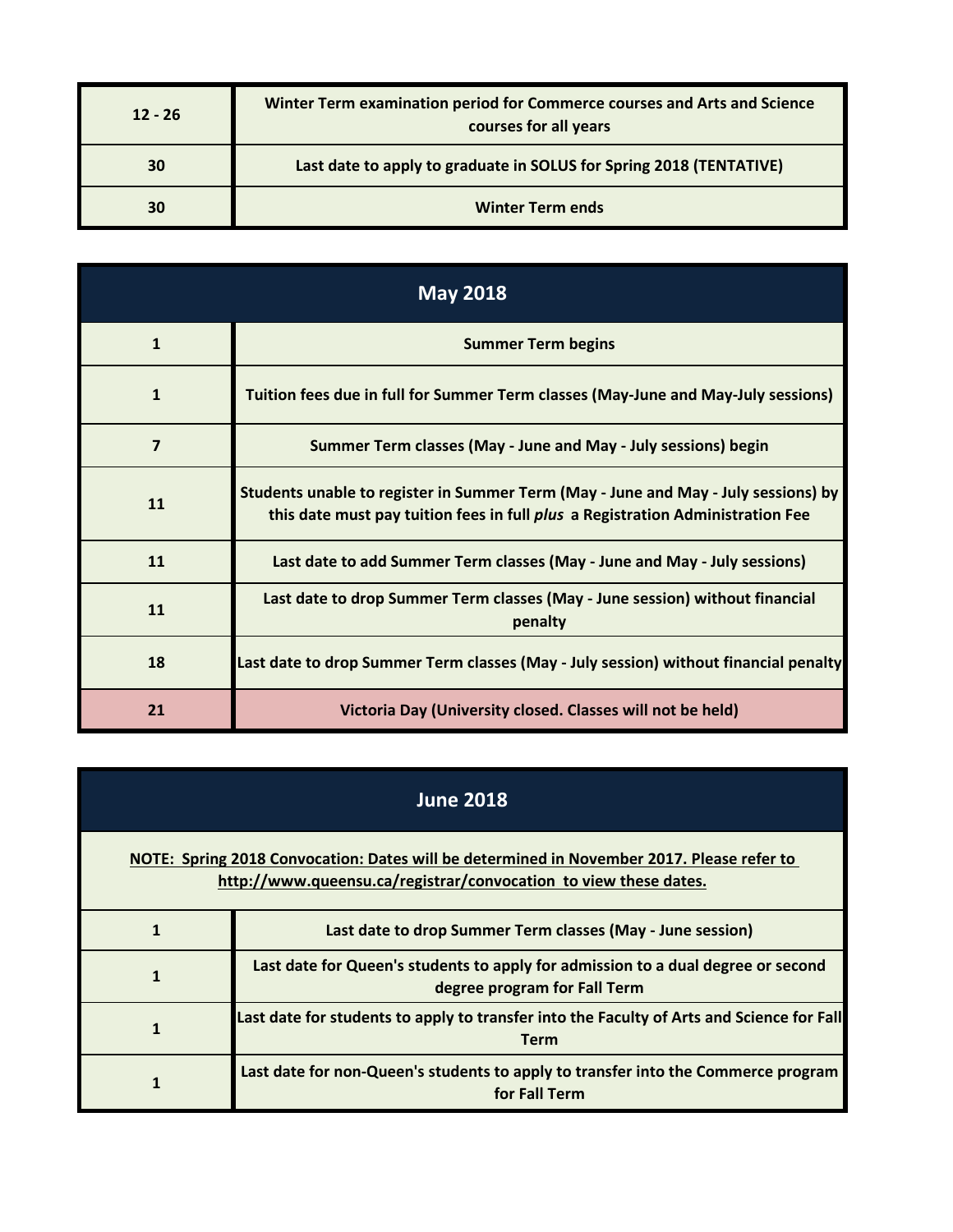|           | Last day to apply for accommodation for an official exam conflict for the June, July<br>and August exam sessions |
|-----------|------------------------------------------------------------------------------------------------------------------|
| 18        | Summer Term classes (May - June session) end                                                                     |
| $21 - 22$ | <b>Examinations for Summer Term (May - June session) classes (TENTATIVE)</b>                                     |
| 29        | Last date to drop Summer Term classes (May - July session)                                                       |

| <b>July 2018</b> |                                                                                                                                                         |
|------------------|---------------------------------------------------------------------------------------------------------------------------------------------------------|
| $\mathbf{1}$     | Tuition fees due in full for Summer Term classes (July-August session)                                                                                  |
| $\overline{2}$   | Canada Day observed (University closed. Classes will not be held)                                                                                       |
| 3                | Summer Term classes (July - August session) begin                                                                                                       |
| 9                | Students unable to register in Summer Term (July - August session) by this date must<br>pay tuition fees in full plus a Registration Administration Fee |
| 9                | Last date to add Summer Term classes (July - August session)                                                                                            |
| 9                | Last date to drop Summer Term classes (July - August session) without financial<br>penalty                                                              |
| $9 - 27$         | <b>Summer class selection period (TENTATIVE)</b>                                                                                                        |
| 15               | First date to apply to graduate in SOLUS for Fall 2018 (TENTATIVE)                                                                                      |
| 27               | Summer Term classes (May - July session) end                                                                                                            |
| 30               | Last date to drop Summer Term classes (July - August session)                                                                                           |
| 31               | <b>Summer Term examinations (May - July session) begin (TENTATIVE)</b>                                                                                  |
| 31               | Last date to apply for admission to Upper-Year program at the Bader International<br><b>Study Centre for Fall Term</b>                                  |

| August 2018 |                                                                      |
|-------------|----------------------------------------------------------------------|
|             | <b>Summer Term examinations (May - July session) end (TENTATIVE)</b> |
| n           | Civic Holiday (University closed. Classes will not be held)          |